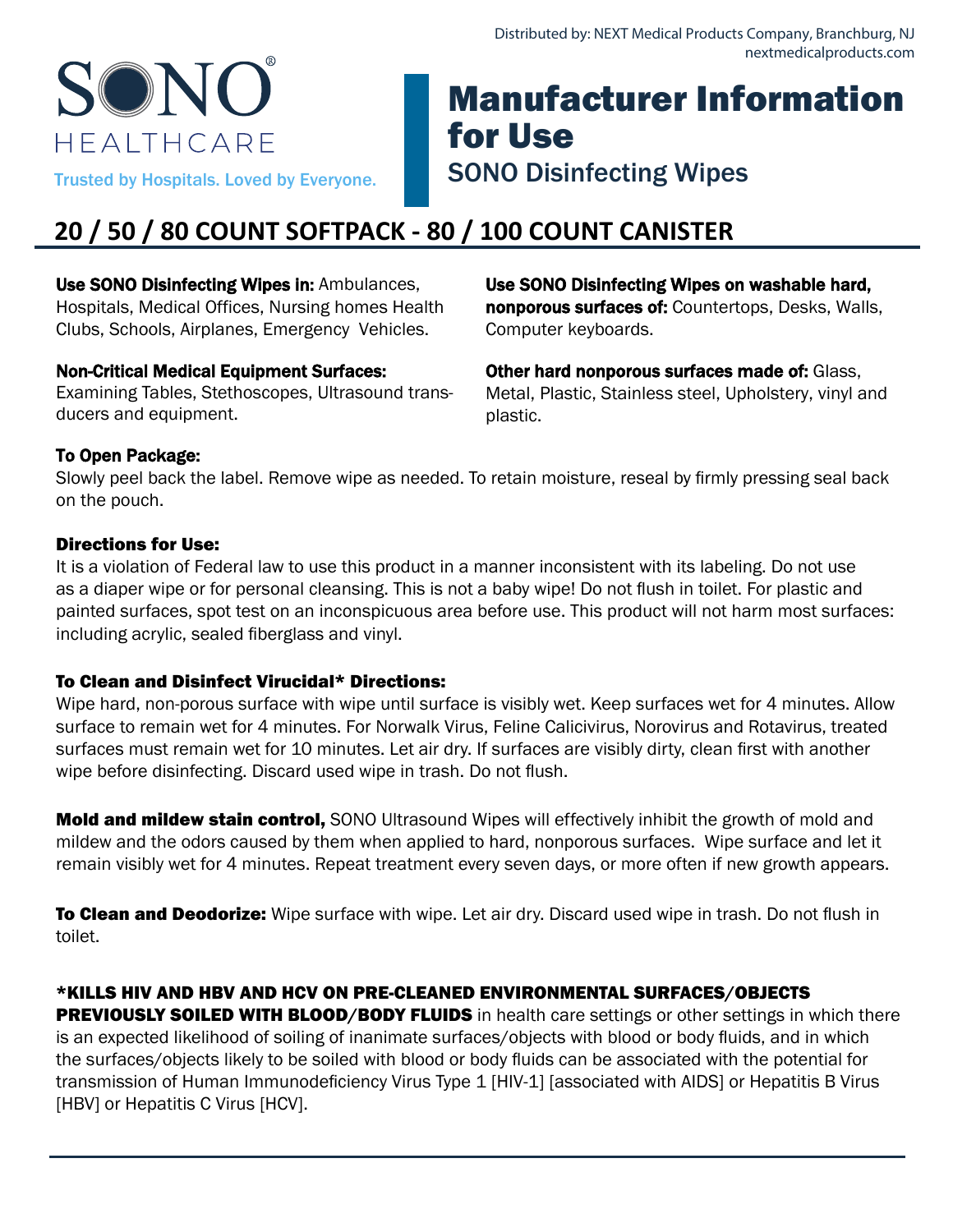#### Special Instructions for Cleaning and Decontamination against HIV-1 or HBV or HCV on Surfaces/Objects Soiled With Blood/Body Fluids:

**Personal Protection: Clean-up** must always be done wearing protective gloves, gowns, masks and eye protection.

**Contact time:** Leave surface wet for 1 minute for HIV-1. Use appropriate contact time as listed on label for all other viruses and bacteria claimed.

**Cleaning Procedure:** Blood and other body fluids containing HIV or HBV or HCV must be thoroughly cleaned from surfaces and objects before application of SONO Ultrasound Wipes. This product can be used for this purpose.

Disposal of infectious material: Blood, body fluids, cleaning materials and clothing must be disposed of according to local regulations for infectious waste disposal.

This product is for use on hard nonporous surfaces not conducive to treatment by immersion or excess liquid against Avian Influenza A. This product is not to be used as a terminal sterilant / high level disinfectant on any surface or instrument that [1] is introduced directly into the human body, either into or in contact with the bloodstream or normally sterile areas of the body, or [2] contacts intact mucous membranes but which does not ordinarily penetrate the blood barrier or otherwise enter normally sterile areas of the body. This product may be used to preclean or decontaminate critical or semi-critical medical devices prior to sterilization or high level disinfection.

**SANITIZING AND DEODORIZING:** To sanitize and deodorize hard, non-porous, non-food contact surfaces; wipe surface, using enough wipes to allow treated surface to remain wet for 15 seconds for Staphylococcus aureus [Staph] [ATCC 6538], Klebsiella pneumoniae [ATCC 4352], and Campylobacter jejuni [ATCC 29428]. Let surface dry. For visibly soiled surfaces, clean excess dirt first.

# STORAGE AND DISPOSAL

Store in original container in areas inaccessible to children. Keep securely closed. Nonrefillable container. Do not reuse or refill this container. Discard empty container in trash or recycle if available.

# SONO Disinfecting Wipes kills:

#### Bacteria:

Pseudomonas aeruginosa [Pseudomonas], Salmonella enterica

[Salmonella], Staphylococcus aureus [Staph], Acinetobacter baumannii, Burkholderia cepacia, Campylobacter jejuni [Campylobacter], Corynebacterium ammoniagenes, Enterobacter aerogenes, Enterococcus faecalis [Enterococcus], Enterococcus faecalis- Vancomycin Resistant [VRE], Escherichia coli [E. coli], Escherichia coli O157:H7, ESBL Escherichia coli – [Extended spectrum beta-lactamase producing E. coli], Klebsiella pneumoniae [Klebsiella], Klebsiella pneumoniae (NDM-1) [New Delhi metallo-beta-lactamase 1], Legionella pneumophilia, Listeria monocytogenes, Salmonella schottmuelleri [Salmonella], Salmonella typhi [Salmonella], Serratia marcescens [Serratia], Shigella dysenteriae [Shigella], Staphylococcus aureus - Community Associated Methicillin-Re-sistant [CA-MRSA] [NRS384] [USA300], Staphylococcus aureus - Community Associated Methicillin-Resistant [CA-MRSA] [NRS123] [USA400], Staphylococcus aureus - Methicillin-Resistant [MRSA], Staphylococcus aureus - Multi-Drug Re-

sistant [resistant to tetracycline [Tc], penicillin [Pc], streptomycin [Sm] and erythromycin [Em] and susceptible to chloramphenicol [Cm] in vitro], Staphylococcus aureus-Vancomycin Intermediate Resistant – [VISA], Streptococcus pyogenes [Strep] [a cause of scarlet fever], Vibrio cholerae